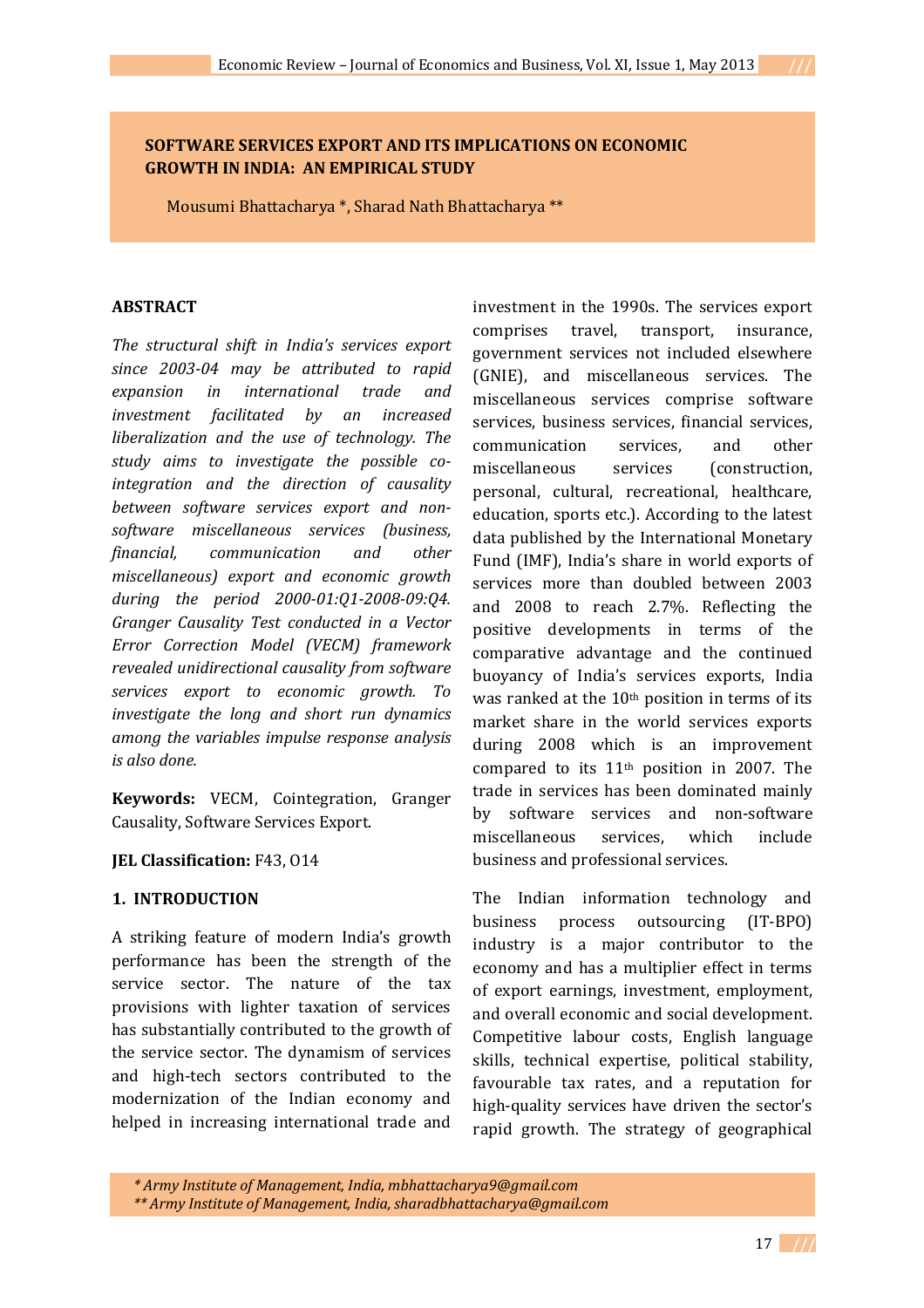diversification along with a strong focus on productivity, benchmarking, and enhanced operational efficiencies will help the industry to take forward its competitive edge as the global leader in software services exports.

The share of software services in total services exports increased to 45.5% in 2008- 09 from 44.6% in 2007-08. Exports of software and IT-enabled services increased to US\$ 46.3 billion in 2008-09 as compared to US\$ 40.3 billion in 2007 and US\$ 31.3 billion during 2006-07 (Table 1.1) and despite a decline in software exports during the first half of 2009-10, its share in total services exports increased to 53.4% during the period when the decline in other categories of services exports was higher.

| Year         | <b>IT Services</b><br><b>Exports</b> | <b>ITES-BPO</b><br><b>Exports</b> | <b>Total Software</b><br>Services Exports |
|--------------|--------------------------------------|-----------------------------------|-------------------------------------------|
| 1995-96      | 754                                  |                                   | 754                                       |
| 1999-00      | 3397                                 | 565                               | 3962                                      |
| 2000-01      | 5411                                 | 930                               | 6341                                      |
| 2001-02      | 6061                                 | 1495                              | 7556                                      |
| 2002-03      | 7100                                 | 2500                              | 9600                                      |
| 2003-04      | 9200                                 | 3600                              | 12800                                     |
| 2004-05      | 13100                                | 4600                              | 17700                                     |
| 2005-06      | 17300                                | 6300                              | 23600                                     |
| 2006-07      | 22900                                | 8400                              | 31300                                     |
| $2007 - 08*$ | 29400                                | 10900                             | 40300                                     |
| 2008-09**    | 33600                                | 12700                             | 46300                                     |

Source NASSCOM. \* Revised, \*\* Partially revised estimate

## **2. LITERATURE REVIEW**

The rapid expansion of trade in services contributes significantly to economic growth, both in developed and in developing economies (OECD, 2003). Goldsmith (1969) stressed the role of financial services in channelling investment funds to their most productive uses, thereby promoting growth of output and incomes. Francois (1990) observed that the growth of intermediation services contributes to overall economic growth and development because they allow

specialization to occur. Some of the theoretical models treat services as goods and producer services and are modelled as intermediate goods (Dee & Hanslow, 2000; Brown et al., 2003) and show that multilateral trade liberalisation of services will increase global income and welfare. Banga & Goldar (2007) empirically determine the impact of trade liberalisation and find that trade liberalisation and development of services sector in the 1990s had a significant impact on use of services in the Indian industry, which has further contributed to industrial output and productivity growth. King & Levine (1993) postulate that financial services can affect growth through enhanced capital accumulation and/or technical innovation. Francois & Reinert (1996) have documented that the importance of services for export performance rises with per capita incomes – business, distribution, and communications services become the most important sectoral elements of overall exports in terms of interindustry linkages. Bayraktar & Wang (2004) show that the asset share of foreign banks has an economically and statistically significant positive effect on the growth rate of GDP per capita after controlling for other determinants of growth, indicating a direct link between the two variables. Mattoo et al. (2006) find that by controlling for other determinants of growth, countries with open financial and telecommunications sectors grew, on average, about 1 percentage point faster than other countries. Francois & Manchin (8) conclude that infrastructure is a significant determinant not only of export levels, but also of the likelihood exports that will take place at all. The mid-1990s saw two seemingly separate but related developments: the revolution in information and communication technology; and rapid developments in those global forces often referred to as the 3Ts-technology, transportability, and tradability (Ghani et al., 2).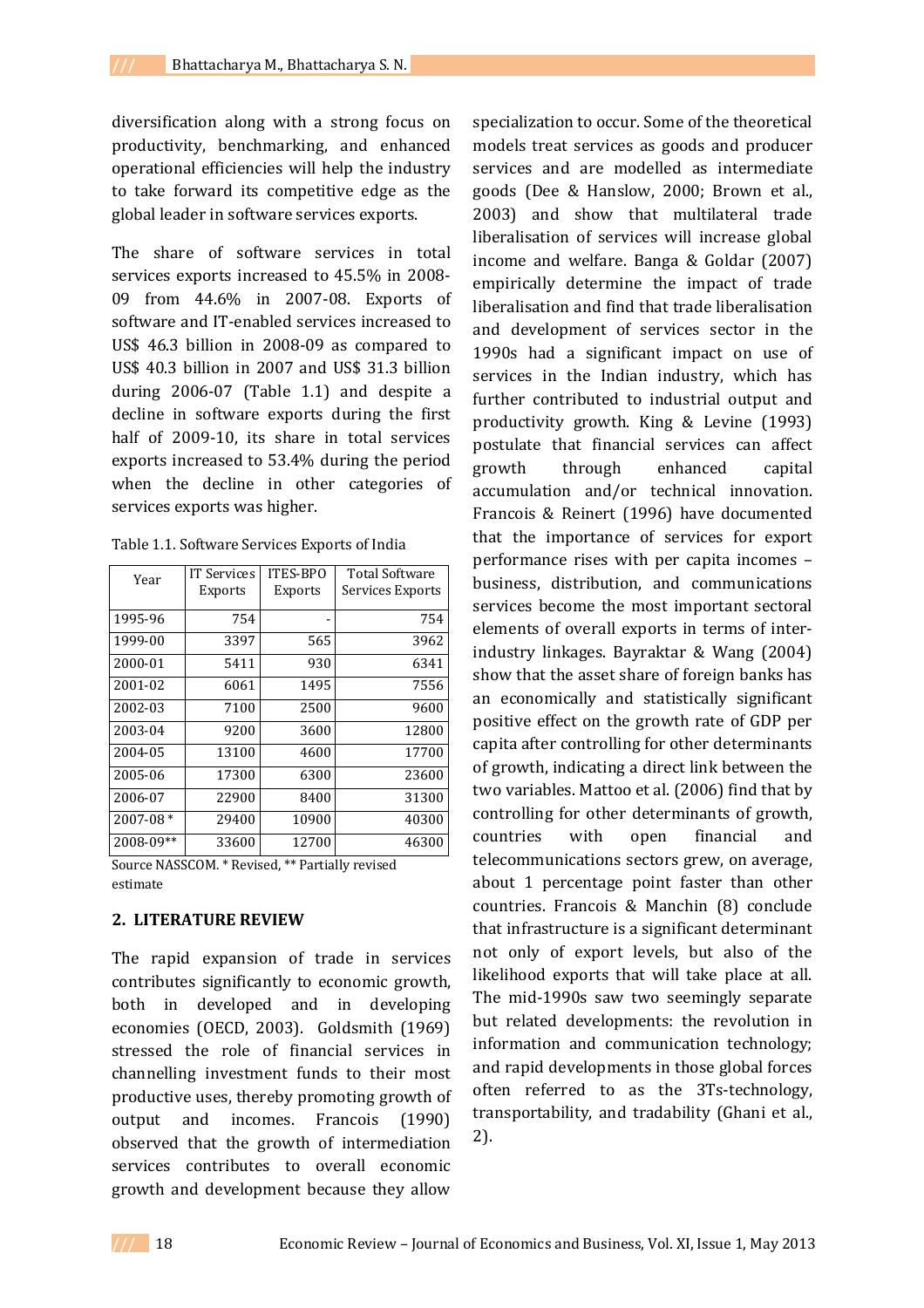## **3. DATA AND METHODOLOGY**

Quarterly data (2000-01:Q1 to 2008-09:Q4) of GDP at (1999-00) market prices and miscellaneous services export (software services export [SOFTWARE] and nonsoftware miscellaneous services [OTHERS]) are obtained from Reserve Bank of India website and has been used in the study. After employing unit root test to check the stationarity of the variables, cointegration test is performed followed by VECM analysis and the Granger Causality test. Impulse response analysis is also done. Regression analysis is done with quarter wise data (2004-05:Q1 to 2008-09:Q4) of GDP, software services (SOFTWARE), business services (BUS), financial services (FIN), communication services (COMM) and other miscellaneous (construction, personal, cultural, recreational, healthcare, education, sports, etc.) services export (MIS). CUSUM and CUSUMSQ test is performed to check the parameter stability of the variables.

# **3.1 Econometric Analysis**

# **3.1.1 Stationarity Test**

Augmented Dickey Fuller (ADF) (1979), Phillips-Perron (PP) (1988) and Kwiatkowski, Phillips, Schmidt and Shin (KPSS) (1992) tests have been conducted to investigate the stationarity property of the variables.

# **3.1.2 Cointegration Test**

After examining the stationarity of the variables, cointegration test is conducted to determine the long-run economic relationship between the variables. In this study, the Error correction Cointegration technique of Johansen (10) and Johansen & Juselius (1990) has been applied to identify the cointegration relationship between the variables. A pdimensional VAR model, involving up to klags, can be specified as below.

$$
Z_{t} = \prod_{i} Z_{t-1} + \prod_{i} Z_{t-2} + \dots + \prod_{k} Z_{t-k} + \varepsilon \dots \qquad \dots (1)
$$

where  $Z_t$  is a  $(p \times 1)$  vector of  $p$  potential endogenous variables and each of the  $\Pi_i$  is a  $(p \times p)$  matrix of parameters and  $\varepsilon$  is the white noise term. Equation (1) can be formulated into an Error Correction Model (ECM) form as below.

$$
\Delta Z_t = \prod_k Z_{t-k} + \sum_{i=1}^{k-1} \theta_i \Delta Z_{t-i} + \varepsilon_t \qquad \qquad \dots (2)
$$

where  $\Delta$  is the first difference operator, and  $\Pi$  and  $\theta$  are p by p matrices of unknown parameters and *k* is the order of the VAR translated into a lag of k-1 in the ECM and  $\varepsilon_{t}$ is the white noise term. Evidence of the existence of cointegration is the same as evidence of the rank  $(r)$  for the  $\Pi$  matrix. Johansen & Juselius (1990) have shown that the rank of r of  $\Pi$  in equation (2) is equal to the number of cointegrating vectors in the system. When the rank of  $\Pi$  is reduced i.e.  $[1 \leq Rank \Pi \leq (p-1)]$ , in this case, even if all the variables are individually I(1), the levelbased long-run component would be stationary. In this case, there are  $(p-1)$ cointegrating vectors. The appropriate modelling methodology here is the Vector-Error Correction Model (VECM). Johansen & Juselius (1990) have developed two Likelihood Ratio Tests. The first test is the Likelihood Ratio Test based on the maximal Eigen value which evaluates the null hypothesis of 'r' cointegrating vector(s) against the alternative of 'r+1' cointegrating vectors. The second test is the Likelihood Ratio Test based on the Trace Test, which evaluates the null hypothesis of, at most, 'r' cointegrating vector(s) against the alternative hypothesis of more than  $'r'$  cointegrating vectors. If the two variables are  $I(1)$ , but cointegrated, the Granger Causality Test will be applied in the framework of ECM in which long-run components of the variables obey equilibrium constraints while the short-run

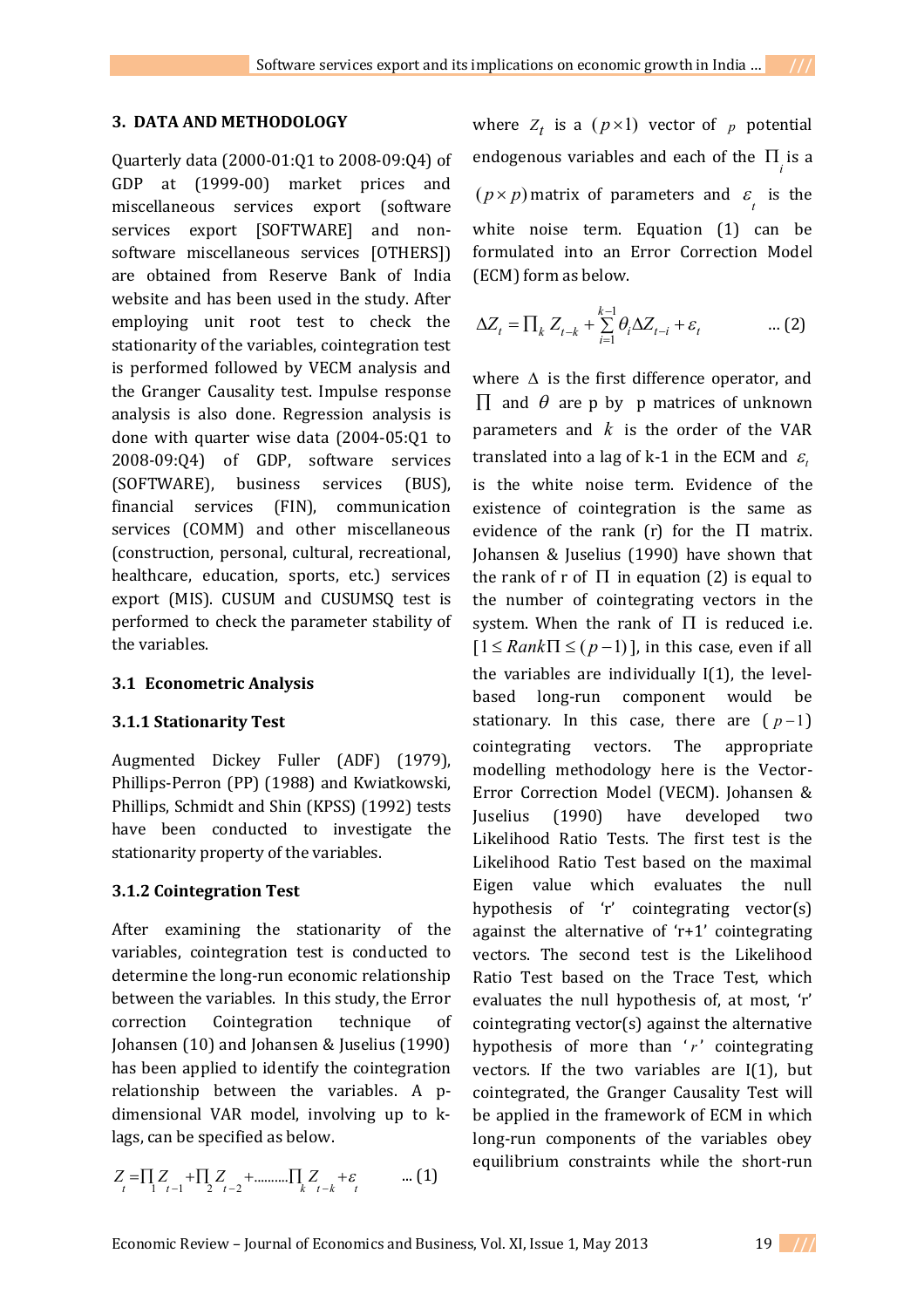components have a flexible dynamic specification.

### **3.1.3 Granger Causality with VECM**

In order to examine the causal linkages between the variables, the Granger Causality Test has been conducted. The direction of the impact of each of the variables is also determined from the analysis. In order to capture the impact of variables observed in the past time period in explaining the future performance, the optimal lag length p (which is 3 in the present study) is chosen. According to Engle & Granger (1987), if two series, say X and Y, are integrated of order one [i.e., I(1)] and cointegrated, then there is a possibility of a causal relationship in at least one direction. The direction of a causal relationship can be detected in the VECM. Engle & Granger (1987) have found that, in the presence of cointegration, there always exists a corresponding error correction representation, captured by the error correction term (ECT). This means that changes in the dependent variable are a function of the level of disequilibrium in the cointegrating relationship as well as changes in other explanatory variable(s). The ECT captures the long-run adjustment of cointegration variables. As such, in addition to the direction of causality, the incorporation of ECT in the VECM allows to detect both shortand long-run causal relationships between the variables. The VECM is specified as follows:

error correction term, and p is the order of the VAR, which is translated to lag of p-1 in the ECM.  $\alpha_1, \alpha_2$  and  $\alpha_3$  represent the speed of adjustment after the GDP, SOFTWARE, and OTHERS deviate from the long-run equilibrium in period t-1.

### **3.1.4 Impulse Response Analysis**

Impulse Responses (IR) provide a dynamic response curve that depicts the effects of a change in one of the variables, considering the effects of the other variable in the system. IR analysis is a dynamic multiplier analysis among the variables in the VAR system, measuring how a standard deviation shock to a variable in the system is transmitted to others over time. In the present study, the orthogonalized IR analysis is done by changing the order of the equations to see whether any change in the IR function is revealed at both the level and first difference form.

#### **3.2 Statistical Analysis**

The regression equation used formula (4); where  $\varepsilon$ <sub>*i*</sub> is the noise or error term,  $\alpha$ <sub>*i*</sub> the constant and  $\beta_1, \beta_2, \beta_3, \beta_4, \beta_5$  represent coefficients of regression.

### **3.2.1 Parameter Stability Tests**

CUSUM and CUSUM of squares test are used to check whether the parameters of the model

1 1 1 11, 12, 13, 1 1 1 1 1 1 .....................3( ) *p p p t j t j j t j j t t j j j t j LnGDP LnGDP LnSOFTWARE LnOTHERS ECT a*  1 1 1 21, 22, 23, 2 2 2 1 1 1 ..........................................3( ) *p p p t j t j j t j j t j t t j j j LnSOFTWARE LnSOFTWARE LnGDP LnOTHERS ECT b*  1 1 1 31, 32, 33, 3 3 3 1 1 1 ....................3( ) *p p p t j t j j t j j t j t t j j j LnOTHERS LnOTHERS LnGDP LnSOFTWARE ECT c*  1 2 3 4 5 ...............(4 ) *i i i i i i i i L nGDP L nBU S L nF IN L nC OMM LnSOFTW ARE L nM IS* 

where  $\Delta$  is the first difference operator and  $\varepsilon_{1t}$ ,  $\varepsilon_{2t}$  and  $\varepsilon_{3t}$  are white noise. ECT is the are stable or not. The CUSUM test (Brown et al., 1975) is based on the cumulative sum of the recursive residuals. This option plots the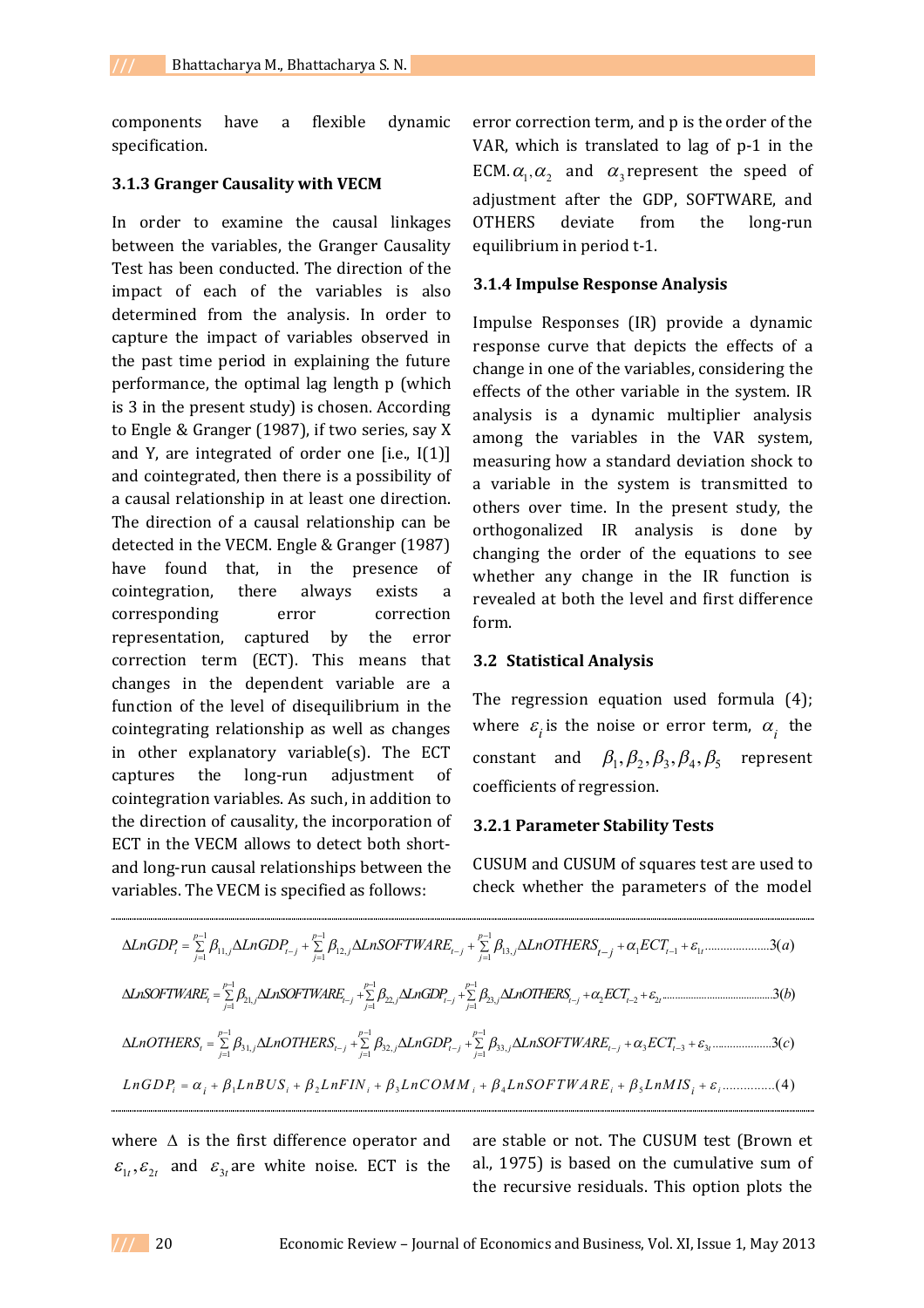cumulative sum together with the 5% critical lines. The test finds parameter instability if the cumulative sum goes outside the area between the two critical lines. In case of CUSUM of squares test, similar to the CUSUM test, movement outside the critical lines is suggestive of parameter or variance instability. If the cumulative sum of squares is outside the 5% significance lines, it would suggest that the residual variance is somewhat unstable

## **4. FINDINGS**

# **4.1 Econometric Analysis**

ADF, PP and KPSS Tests are performed on both the level and first differences of the lagged variables using the lag length chosen based on minimum values of SIC. The variables LnSOFTWARE, LnOTHERS are I(1) processes according to ADF, PP and KPSS tests. The variable LnGDP is an I(1) process according to PP and KPSS test, but is an I(2) process according to ADF test.

# **4.1.1 Johansen Cointegration Test**

The null hypothesis is rejected in the cases of both the Trace statistic and Max-Eigen value statistic at 5% level of significance respectively. Table 4.1 shows that the number of statistically significant cointegration vectors is equal to 1 for both the Trace statistic and Max-Eigen value statistic.

|  | Table 4.1. Cointegration Test Results |
|--|---------------------------------------|
|--|---------------------------------------|

| Ho             | $H_1$      | λ<br>trace             | $CV_{\text{(trace,5%)}}$ |
|----------------|------------|------------------------|--------------------------|
| $r = 0$        | $r \geq 1$ | 49.49797**             | 35.19275                 |
| $r \leq 1$     | $r \geq 2$ | 19.41123               | 20.26184                 |
| H <sub>0</sub> | $H_1$      | $\lambda_{\text{max}}$ | $CV_{(max,5%)}$          |
| $r = 0$        | $r=1$      | 30.08674**             | 22.29962                 |
| $r \leq 1$     | $r=2$      | 12.69703               | 15.89210                 |

 $(a)$ <sup>\*\*</sup> denotes rejection of the null hypothesis at 5% level of significance

## **4.1.2 Analysis of VECM**

*Johansen's*  $\lambda_{\text{max}}$  and  $\lambda_{\text{trace}}$  statistics (as per Table 4.1) reveal that the variables under study stand in a long-run relationship among them, thus, justifying the use of ECM for showing short-run dynamics. In Table 4.2 below, the cointegrating equations are given along with the equation for changes in GDP (*first* column), changes in SOFTWARE (*second*  column), changes in OTHERS (*third* column). The coefficients of ECT contain information about whether the past values affect the current values of the variable under study. A significant coefficient implies that past equilibrium errors play a role in determining the current outcomes. The information obtained from the ECM is related to the speed of adjustment of the system towards long-run equilibrium. The short-run dynamics are captured through the individual coefficients of the difference terms. The adjustment coefficient on  $\text{ECT}_{t-1}$  in equation 3(a) is negative and statistically significant (at 1% level), which means that the error term contributes in explaining changes in GDP and a long-term relationship exists between the independent variables and GDP. In equation 3(a) the estimates of lagged coefficients  $\Delta \text{LnSOFTWARE}_{t-1}$ ,  $\Delta \text{LnSOFTWARE}_{t-2}$  are negative and statistically significant (at 5% level and 10% level respectively), implying that higher software services export has a negative impact on GDP in the short-run. The estimates of lagged coefficients  $\Delta LnGDP_{t-1}$  in equation 3(b) is positive and statistically significant at 10% level implying that a higher GDP has a positive impact on software services export in the short run. The adjustment coefficient on  $\mathit{ECT}_{t-3}$  in equation 3(c) is negative and statistically significant (at 10% level), which means that the error term contributes in explaining changes in OTHERS and a long-term relationship exists between the independent variables and OTHERS. The

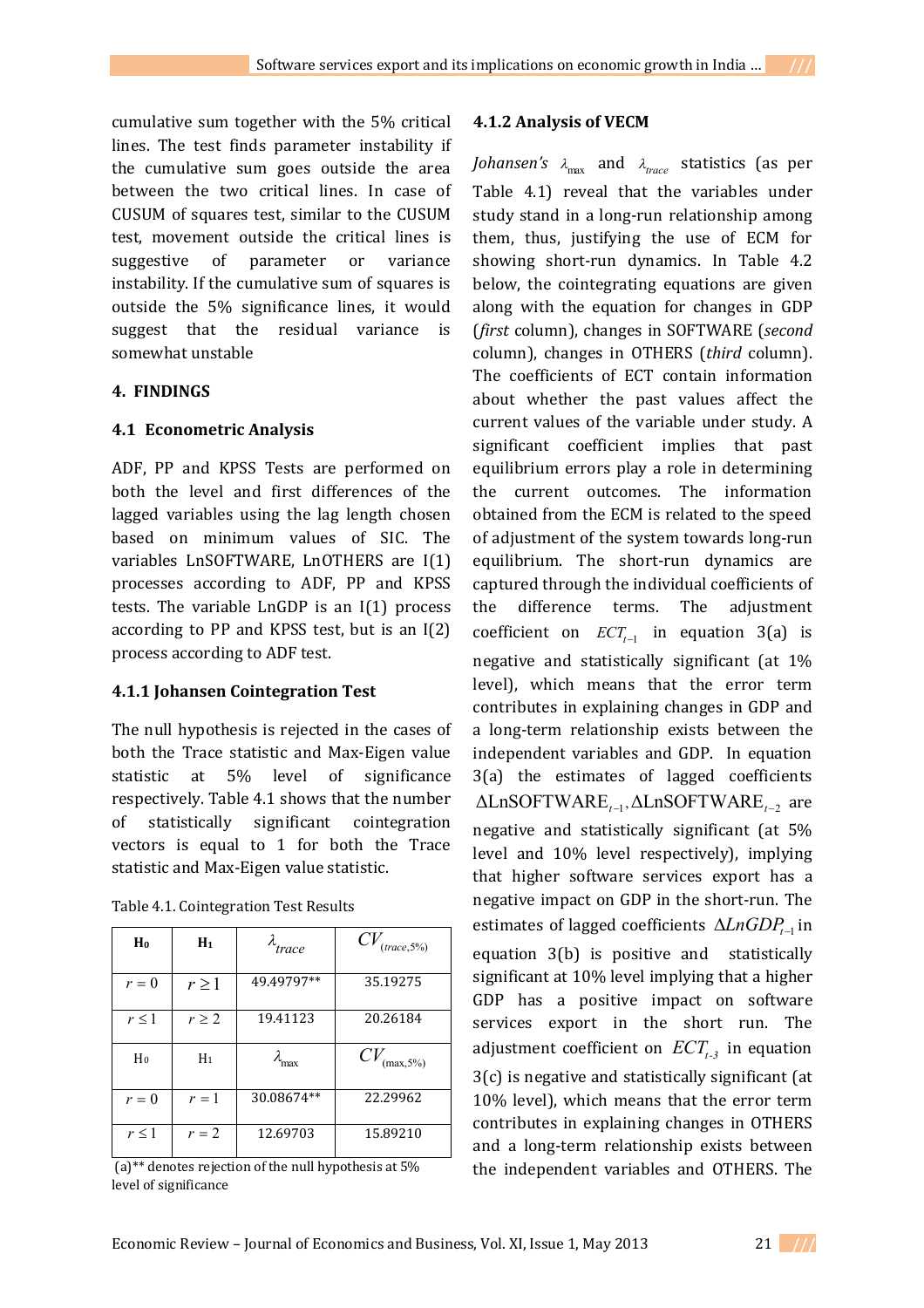estimates of lagged coefficients  $\Delta LnGDP_{t-1}$  in equation 3(c) is positive and statistically significant at 10% level implying that a higher GDP has a positive impact on non-software miscellaneous services export in the short run.

Table 4.2. Vector Error Correction Estimates

| Cointegrating<br>Eq:        | CointEq1         |                         |                         |
|-----------------------------|------------------|-------------------------|-------------------------|
| $LnGDP(-1)$                 | 1.000000         |                         |                         |
| LnSOFTWARE(-<br>1)          | $-0.349109$      |                         |                         |
|                             | (0.09677)        |                         |                         |
|                             | $[-3.60763]$     |                         |                         |
| LnOTHERS(-1)                | 0.001827         |                         |                         |
|                             | (0.06829)        |                         |                         |
|                             | [0.02675]        |                         |                         |
| C                           | $-10.11215$      |                         |                         |
|                             | (0.41153)        |                         |                         |
|                             | $[-24.5723]$     |                         |                         |
| <b>Error</b><br>Correction: | D(LnGDP)         | D(LnSOFT<br>WARE)       | <b>D(LnOTHE</b><br>RS)  |
| CointEq1                    | $-0.31427$       | $-0.295410$             | $-1.020407$             |
|                             | (0.05167)        | (0.32225)               | (0.57099)               |
|                             | $[-6.081]$ ***   | $[-0.91672]$            | $[-1.78708]$ *          |
| $D(LnGDP(-1))$              | 0.096575         | 0.857690                | 1.593613                |
|                             | (0.08112)        | (0.50588)               | (0.89638)               |
|                             | [1.19053]        | $[1.6954]$ *            | $[1.77784]$ *           |
| $D(LnGDP(-2))$              | $-0.629579$      | $-0.199733$             | 0.962454                |
|                             | (0.09465)        | (0.59028)               | (1.04592)               |
|                             | $[-6.65153]$     | $\overline{[-0.33837]}$ | [0.92020]               |
| D(LnSOFTWARE<br>$(-1)$      | $-0.100918$      | $-0.317929$             | $-0.633051$             |
|                             | (0.03874)        | (0.24157)               | (0.42804)               |
|                             | $[-2.6052]^{**}$ | $[-1.31610]$            | $\overline{[-1.47896]}$ |
| D(LnSOFTWARE<br>$(-2)$      | $-0.101829$      | $-0.282059$             | $-0.171550$             |

|                     | (0.03549)    | (0.22135)    | (0.39221)    |
|---------------------|--------------|--------------|--------------|
|                     | $[-2.8689]*$ | $[-1.27428]$ | $[-0.43740]$ |
| D(LnOTHERS(-<br>1)) | $-0.030902$  | 0.130761     | $-0.463986$  |
|                     | (0.01832)    | (0.11425)    | (0.20245)    |
|                     | $[-1.68672]$ | [1.14449]    | $[-2.29190]$ |
| D(LnOTHERS(-<br>2)) | $-0.017959$  | 0.034204     | $-0.262417$  |
|                     | (0.01895)    | (0.11815)    | (0.20935)    |
|                     | $[-0.94791]$ | [0.28949]    | $[-1.25346]$ |
| R-squared           | 0.859906     | 0.262273     | 0.249839     |
| Adj. R-squared      | 0.827576     | 0.092028     | 0.076725     |
| F-statistic         | 26.59819     | 1.540562     | 1.443202     |

\*\*\*, \*\* and \* denotes statistical significance at  $1\%$ ,  $5\%$ and 10% level of significance respectively. Standard errors in ( ) & t-statistics in [ ].

# **4.1.3 Causality Test with VECM**

Uni-directional causality is observed from software services export to economic growth. (Table 4.3).

Table 4.3. VEC Granger Causality Test Dependent variable: D(LnGDP)

| Excluded      | Chi-square | df | <b>Probability</b> |
|---------------|------------|----|--------------------|
| D(LnSOFTWARE) | 10.58579   | 2  | 0.0050             |
| D(LnOTHERS)   | 3.152220   | 2  | 0.2068             |
|               | 10.69570   | 4  | 0.0302             |

# **4.1.4 Impulse Response Analysis**

The shock to any one of the three variables considered in the study affects all other variables in the system. The shocks are orthogonalized by using the Choleski decomposition method. The IR function for the VAR system is calculated in the following order – LnGDP, LnSOFTWARE, LnOTHERS. The VAR is estimated at the level of the variables and the optimal lag length is chosen to be 3. The initial response of GDP to a unit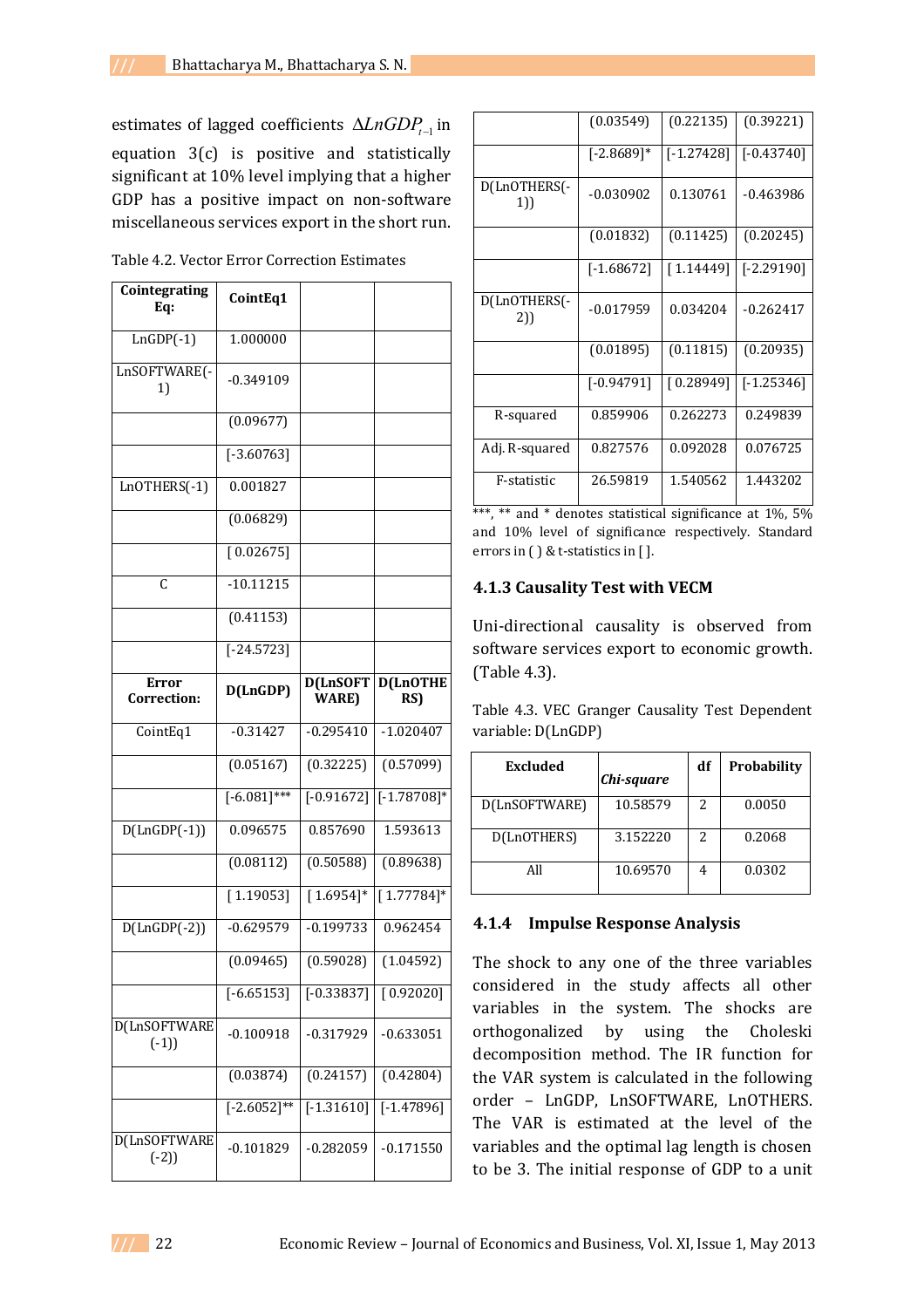shock in SOFTWARE (Fig. 1) is positive and more or less constant during the first three quarters and then starts increasing. The response of SOFTWARE to a unit shock in GDP is positive and increases in the second quarter and then starts falling. The response of GDP to a unit shock in OTHERS is negative in the first three quarters. The response of OTHERS to a unit shock in GDP is more or less constant over the period.

The Impulse Response Analysis is also done by estimating the VAR at first difference of the variables and the optimal lag length is chosen to be 2 (Fig. 2). The response of GDP to a unit shock in software is negative in the first three quarters. The response of SOFTWARE to a unit shock in GDP is positive and increases from the first quarter onwards. The response of GDP to a unit shock in OTHERS is negative in the first three quarters. The response of OTHERS to a unit shock in GDP is positive in the first quarter, starts falling in the second quarter, and becomes negative in the third quarter.

### **4.2 Statistical Analysis**

Table 4.4. Regression results (2004-05:Q1 to 2008- 09:Q4)

| LnGDP                                | Coefficient | Std.<br>Error | t-<br><b>Statistic</b> | Prob.  |
|--------------------------------------|-------------|---------------|------------------------|--------|
| LnBUS                                | 0.07573     | 0.05130       | 1.47609                | 0.1621 |
| LnFIN                                | $-0.05689$  | 0.02614       | $-2.17625$             | 0.0471 |
| LnSOFTWARE                           | 0.27790     | 0.07252       | 3.83181                | 0.0018 |
| LnCOM                                | 0.11096     | 0.02372       | 4.67623                | 0.0004 |
| LnMIS                                | 0.04615     | 0.02201       | 2.09633                | 0.0547 |
| C                                    | 9.13996     | 0.51423       | 17.7740                | 0.0000 |
| $=0.89051$ , F-statistic = 22.77430, |             |               |                        |        |

The results (Table 4.4) reveal that LnFIN and LnMIS are each significant at 5% level and LnSOFTWARE, LnCOM, are each significant at 1% level in explaining LnGDP. The  $R^2$  value (0.890515) implies that the model explains 89% and reveals the goodness of fit of the regression model. The small p value (0.000) of the F statistic (22.77430) reveals that the regression is significant.



Figure 4.1. Impulse Responses Analysis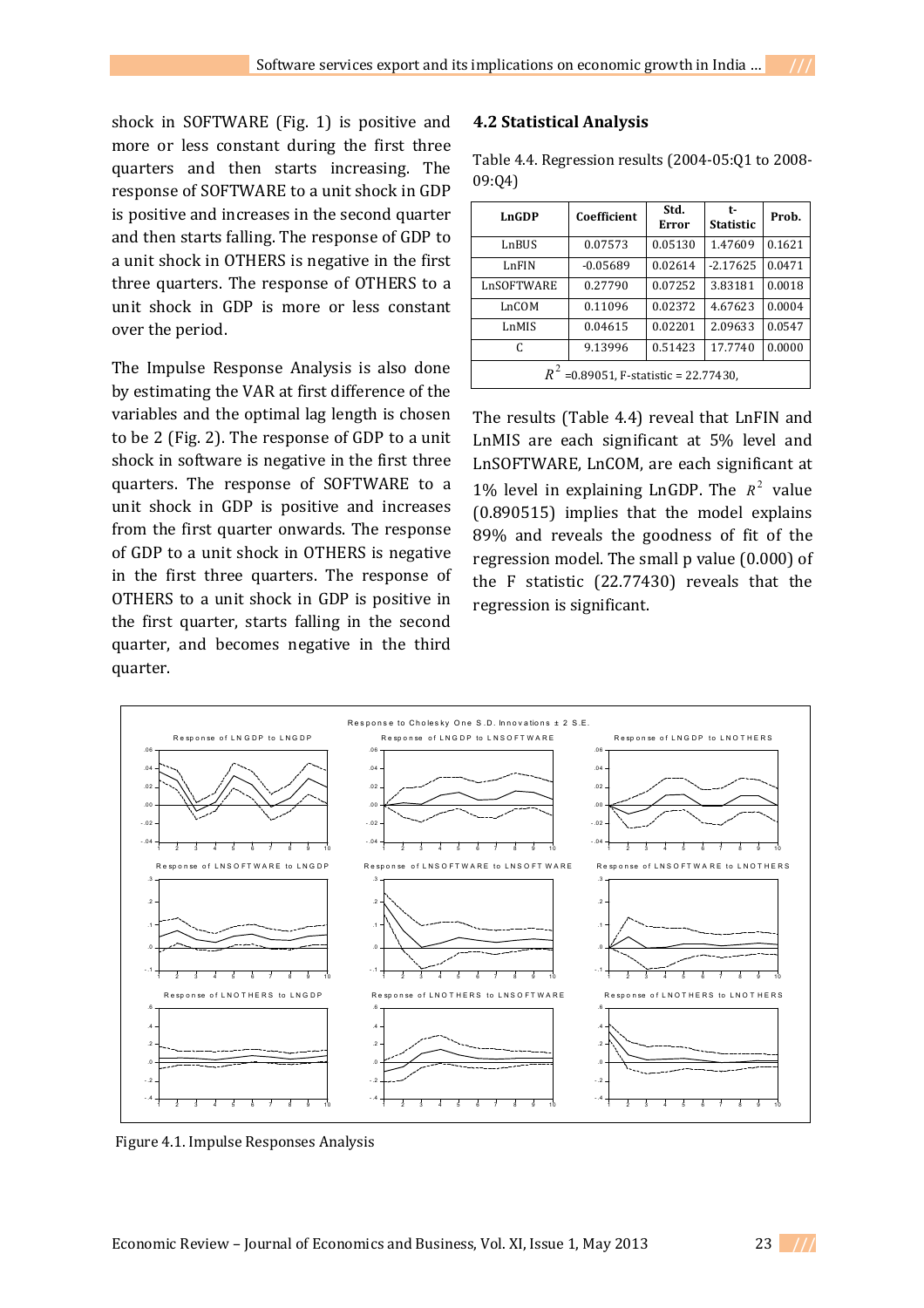

Figure 4.2. Impulse Responses Analysis

### **4.2.1 Parameter Stability Tests**

The null hypothesis of parameter stability cannot be rejected at 5% level of significance as the cumulated sum stays inside the 95% confidence band in case of both CUSUM and CUSUMSQ tests. (Fig. 3 and Fig. 4)



Figure 4.3. Representation of CUSUM Test





### **5. CONCLUSION AND RECOMMENDATION**

India's non-software services constituted almost 31% of total services exports in 2008- 09, which also in turn, supported steady growth in invisibles receipts. With increasing competitive pressures, India IT-BPO industry continues to remain an attractive source due to its low cost of operations, high quality of product and services, and readily available skilled manpower. Furthermore, a favourable time zone difference with North America and Europe helps Indian companies achieve round the clock international operations and customer service. India's software exports have been offsetting trade deficit significantly in recent years, which has helped in containing current account deficit at a comfortable level. Despite the global economic and financial crisis and the related pressures on external demand, exports of software and IT-enabled services exhibited growth of 15 % during 2008-09. Although India's software exports remained strong over the years, slowdown in global demand due to the crises did affect the export performance to some extent. According to NASSCOM, while the US (60%) and the UK (22%) remained India's largest markets for IT-BPO exports in 2008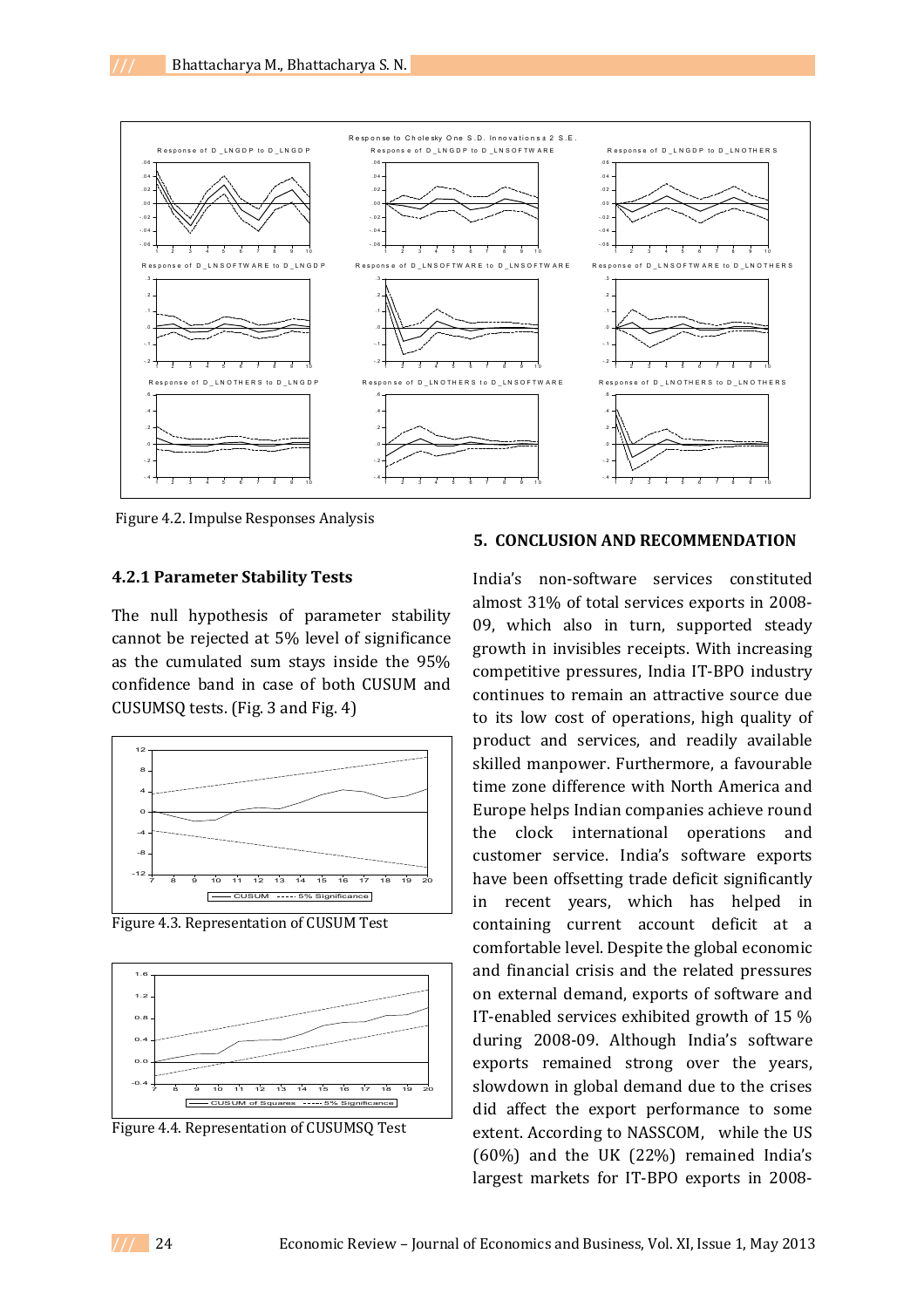09, the industry has also been steadily expanding to other regions - with exports to continental Europe, in particular, growing significantly in recent years. NASSCOM projects IT services to grow by 2.4% in 2010, and 4.2% in 2011 as companies coming out of the recession tend to harness the need for information technology to create competitive advantage. Moreover, the government has taken several favourable steps like formulating incentive policy for deployment of multinational IT industries, encouraging investments in infrastructure. The Software Technology Parks of India program (STPI), created in 1991, exempts eligible firms from taxes on export profits, customs and excise duties, and service and sales taxes. Unlike India's Special Economic Zones (SEZs), the STPI does not require firms to be based in a particular location to be eligible for benefits.

It is highly recommended that the Indian government should facilitate in increasing the availability of venture capital for small and medium-size businesses, increase incentives for research and development and more public-private partnerships. Although few sectoral regulations are required, it is up to the government to adjust national public policies for authentication, certification, privacy, consumer protection, tax neutrality, movement of professionals, public bids, and commercial practices. The government could be a model for society through deployment of e-government, enabling better and cheaper services. The Indian experience shows that even with a small share of population engaged in service exports, the sector can make a significant contribution to overall growth. The challenge is to sustain the growth pace of the services sector and framing of policies to accelerate the growth rate. A limited number of services sectors like software and telecom have been tapped so far and there is a need to tap other services sectors as well. It is indeed a challenge for the Indian government to ensure that the software sector remains to be

a high growth propelling force for years to come with positive spill over effects to other sectors. The software sector is facing international competition, is more exposed to the international shocks in this globalized environment and therefore efforts are needed to make them stable. There are still some open ended questions in Indian service sector related to the initiatives the government may take in future to promote the growth of IT and ITeS industry in order to overcome problems like rising costs in India, infrastructure constraints, currency fluctuations etc. Also, there are problems with availability of sector related data for correct projection of how the skilled employment in the IT and ITeS sector will increase over the years and how it will affect the economic growth of the country. However there is little doubt on the need to build on specialization and sophistication in service exports as a potential route to economic growth.

# **REFERENCES**

## Books

- 1. Dee, P. & Hanslow, K. (2000) Multilateral Liberalization of Services Trade. In R. M. Stern (ed.) *Services in the International Economy*. Ann Arbor: University of Michigan Press, 117-139.
- 2. Ghani, E. & Kharas, H. (2010) The Service Revolution in South Asia: An Overview. In Ejaz Ghani (ed.) *The Service Revolution in South Asia. Oxford University Press*. New York. pp.1–32.
- 3. Goldsmith, R. (1969) *Financial Structure and Development*. New Haven and London: Yale University Press.

## Journal Articles

1. Banga, R. & Goldar, B.N. (2007) Contribution of services to output growth productivity in Indian manufacturing: pre